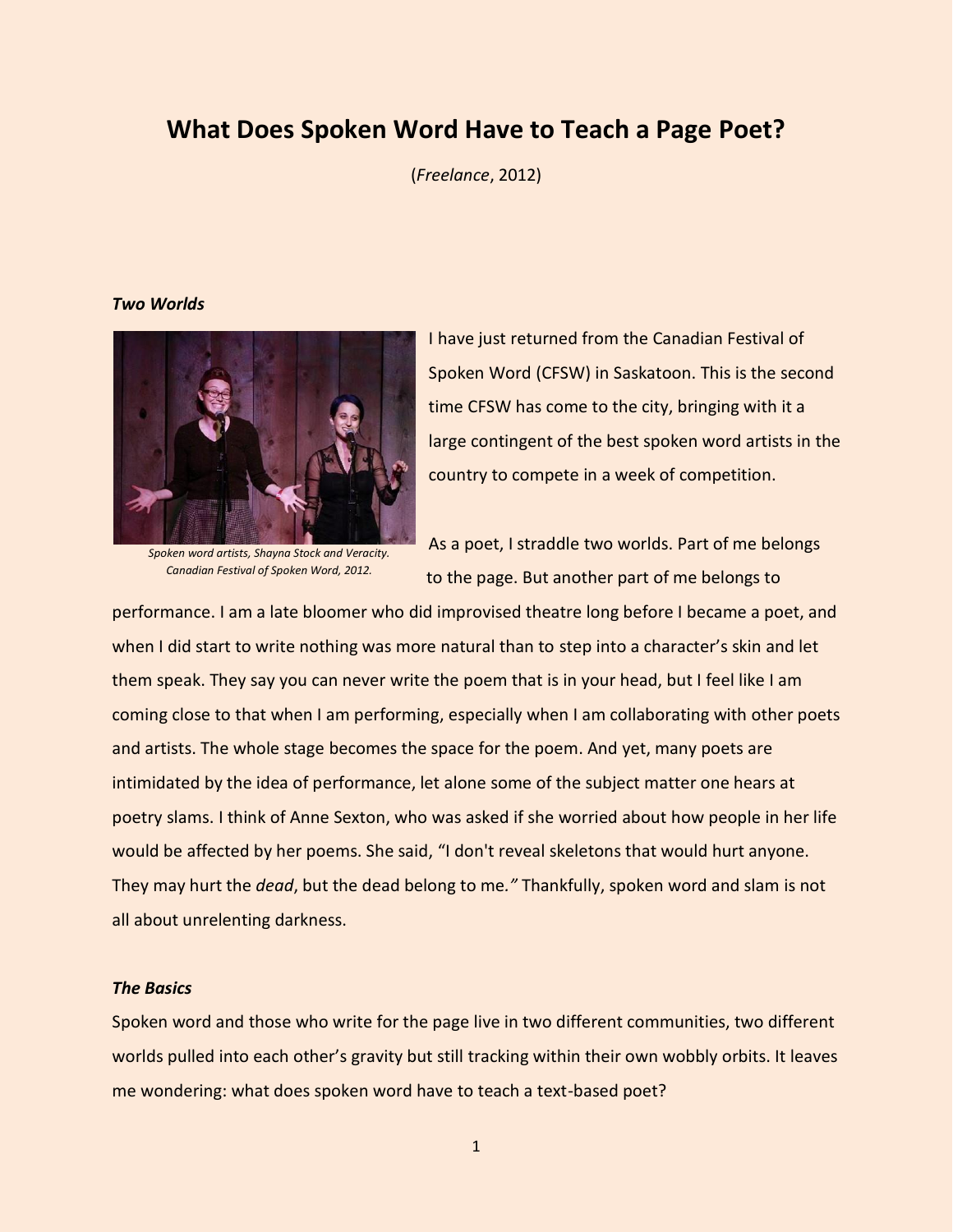Spoken word encompasses many forms including performance poetry, sound poetry, experimental forms, and collective or interdisciplinary work. The public usually encounters spoken word through poetry slams, which is what I mainly want to talk about here. The rules of slam are simple: anyone can participate; they must read or perform a poem with a strict threeminute time limit. There are no costumes or props. There are no animals and no nudity (have fun guessing why this rule is needed). After that, it's open season. The work can be spoken, shouted or sung; its tools are the voice, the mic, the stage, the body, and movement. The judges are picked at random from the audience and the artists pass through a series of knockout rounds. But these are simply mechanics. Spoken word and slam are really about inclusion and building a community. It provides a place where people can express themselves, without judgement, before a supporting and responsive community.

As a published poet, I constantly find myself sitting in the spoken word audience and realizing that room is being made at the table for people you don't see at AGMs of most writers' organizations. Young people turn out in numbers, along with members of the LGBT community, First Nations and Métis, immigrants and first generation Canadians, Black Canadians, university students, friends, and random white-haired folks like me. It feels like Canada's internal diaspora.

Sheri-D Wilson is one of Canada's best known performance poets. Sheri-D says spoken word is not a form, but a movement. She says that its distinguishing feature is that it brings people together to really listen to each other and to create a new way of being as a society. As we talked, I thought of Wedneday afternoon's *Strength in Words Open Mic* at Paved Gallery. It was a space in the program where people could safely present pieces dealing with abuse, racism, and other difficult experiences. The session halted in the middle to talk about how to present this kind of material, but it was also about how to cope with it, and how others can respond in an appropriate and useful way. Active Listeners were provided in evening sessions to help people who were feeling overwhelmed. I arrived late at the Wednesday session, and stepping into the middle of things, I felt like I had come into a very human place. How different it felt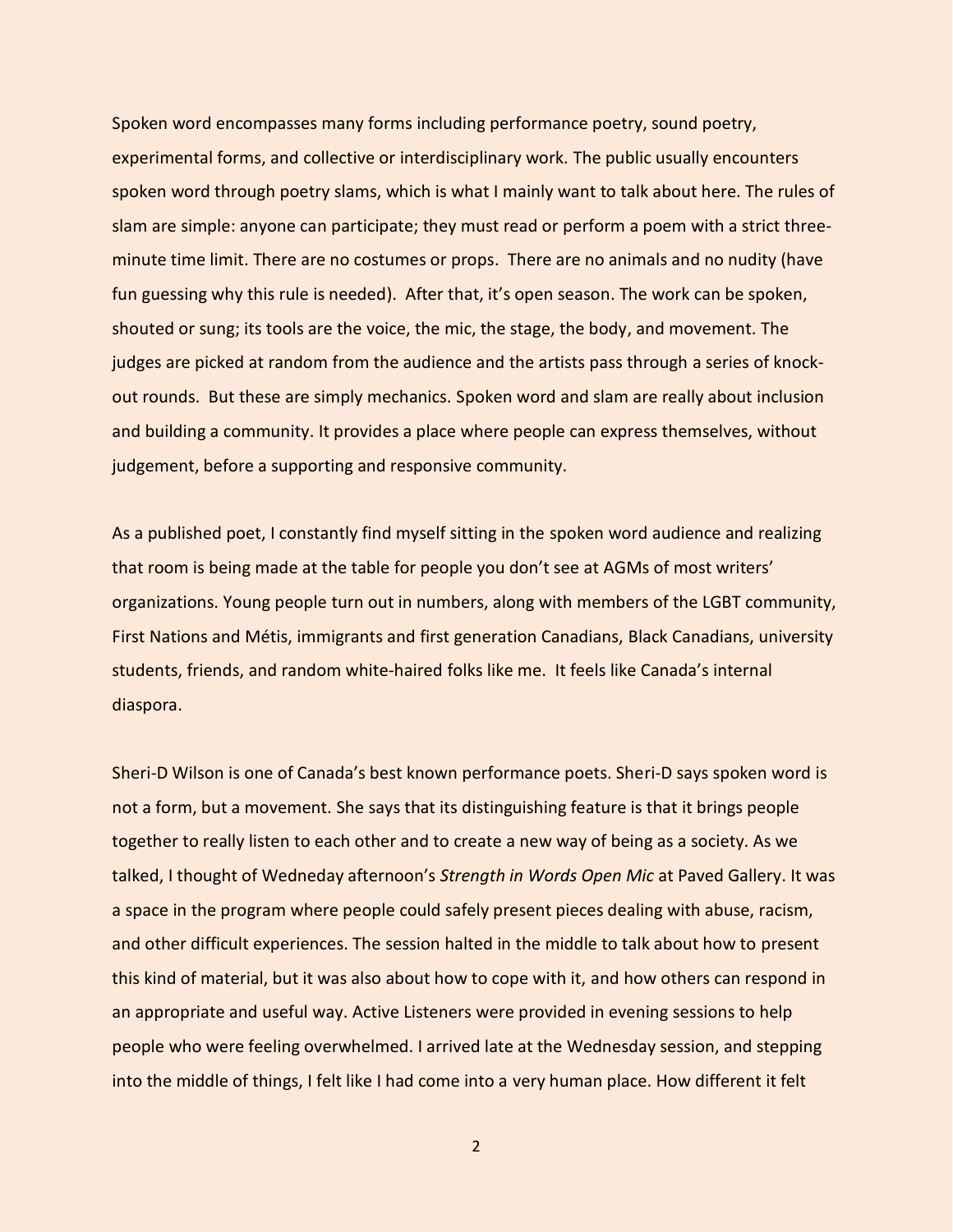from the awkward silence that has often followed difficult poems at traditional public readings. All this raises the question of what kind of care we provide for each other in the broader writing community.

Is spoken word a movement as Sheri-D says, and not just a form? Spoken word poetry is political poetry with a capital *P* as in politicians, governments, melting ice caps, social justice, race, gender identity, the World Bank, and spy copters. Sometimes it is lower case — about families and communities, griefs, grievances, lovers, life's absurdities, and croissants. In his between-song banter, Brendan McLeod, who received a Poet of Honour at CFSW, talked about the progressive politics of the spoken word movement. He said that writing and performing it forced him to grow because of its values. He said he was no longer simply a performer but a community member with a culture of free expression, tolerance, and inclusion.

## *Stepping Up to the Mic*

Last fall, one of Canada's preeminent poets curtly told me that he had no time for spoken word. There is some truth to the stereotype of slam in particular as a seemingly relentless torrent of end rhymes that would make Ezra Pound spin in his grave. There are other criticisms. Even as a narrative poet, I am disengaged from pieces where didacticism overpowers the music, and where the amped-up diction leaves no time to absorb the meaning. In music, audiences know the lyrics before they arrive. They seek out the tunes and repetition isn't a problem. The same thing goes for poetry performance. I am reluctant to read what might be called a page poem in the same venu or even the same city twice. Maybe this is just me, but isn't this just a bit "up tight" as we used to say. Some poems, regardless of the challenge for the audience, and like certain kinds of music, need to be heard again and have earned that right.

One of the great freeing aspects of spoken word is the permission to do just about anything. I feel the constraint of the page and how things I would like to say directly that would never make it into a literary journal. When I am performing, I feel like I come closer to living up to the ideal of writing as service. Stepping up to the mic is not just about protest. It's about poetry as a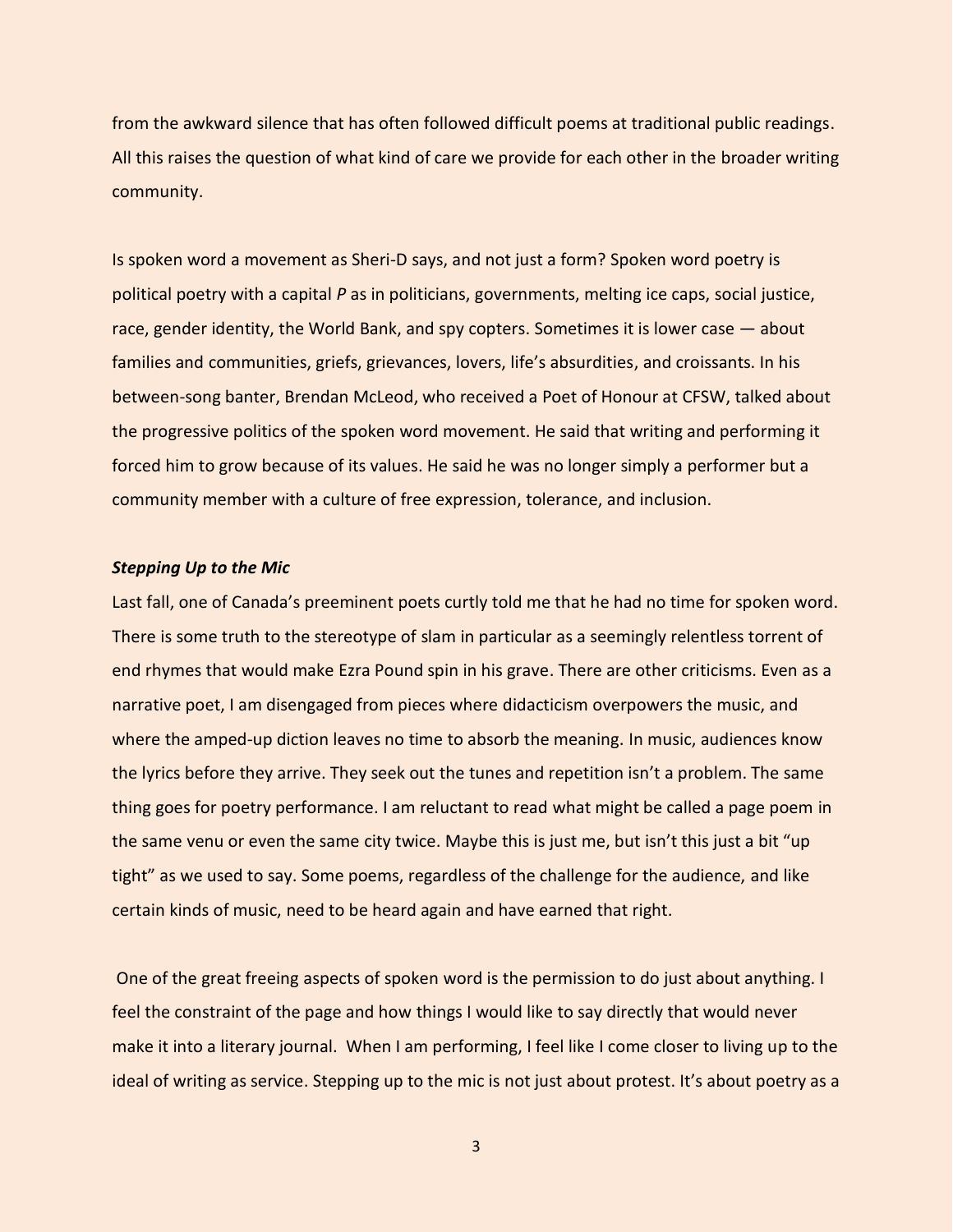living, breathing thing in the presence of a community. In a world where meaning, speech, and creative thought are under assault, performance and spoken word are a conscious and very public raging against the dying of the light. This just as true whether my subject is prairie landscape, fixing my 100 year old house, or some social issue.

Annemarie Pegg, has worked Doctors Without Borders in Haiti. Writing in the *Globe and Mail*, she says she is sometimes asked why she and others return to war zones and disaster areas. Her response is simple, "In Africa, in Asia or in Canada, good that is put into the world is good that is put into the world. Period."

Whatever the criticisms, spoken word poets seem to see putting good into the world as their main task. It is a form that presumes to speak for the culture. The poet is called to her courage. A huge core is dedicated to assuming the voice and validating the lives and voices that have been silenced. Just saying this on the page sounds like a polemic. However, I prefer to believe that poetry can be art and have force in the world at the same time. When I perform I feel like writing is the best and the strongest part of me. Performance in front of an audience is the "acid test" for a poem; you can feel the slightest wobble in its language, its perception, and its veracity. When a poem goes out into the air so publicly there is no going back. At that moment, what I write is who I am.

When I consider my own rambling path as a writer, I have to respect what spoken word artists would call their creative practice, and how far it extends beyond the 20 minutes or so of a performance. It involves writing, teaching, workshops, collaborations, and building their art in Canada. They make me ask what my intention as an artist is. I am constantly caught between writing and my obligation to my community. The creative practice that I see in the spoken word community combines the two. It is not a dichotomy. It makes me realize that I have only a vague idea of what my creative practice is. Maybe I should stop compartmentalizing my writing as "art", and devaluing what I do in my writing community as an "activity" I carry out at the expense of my real vocation.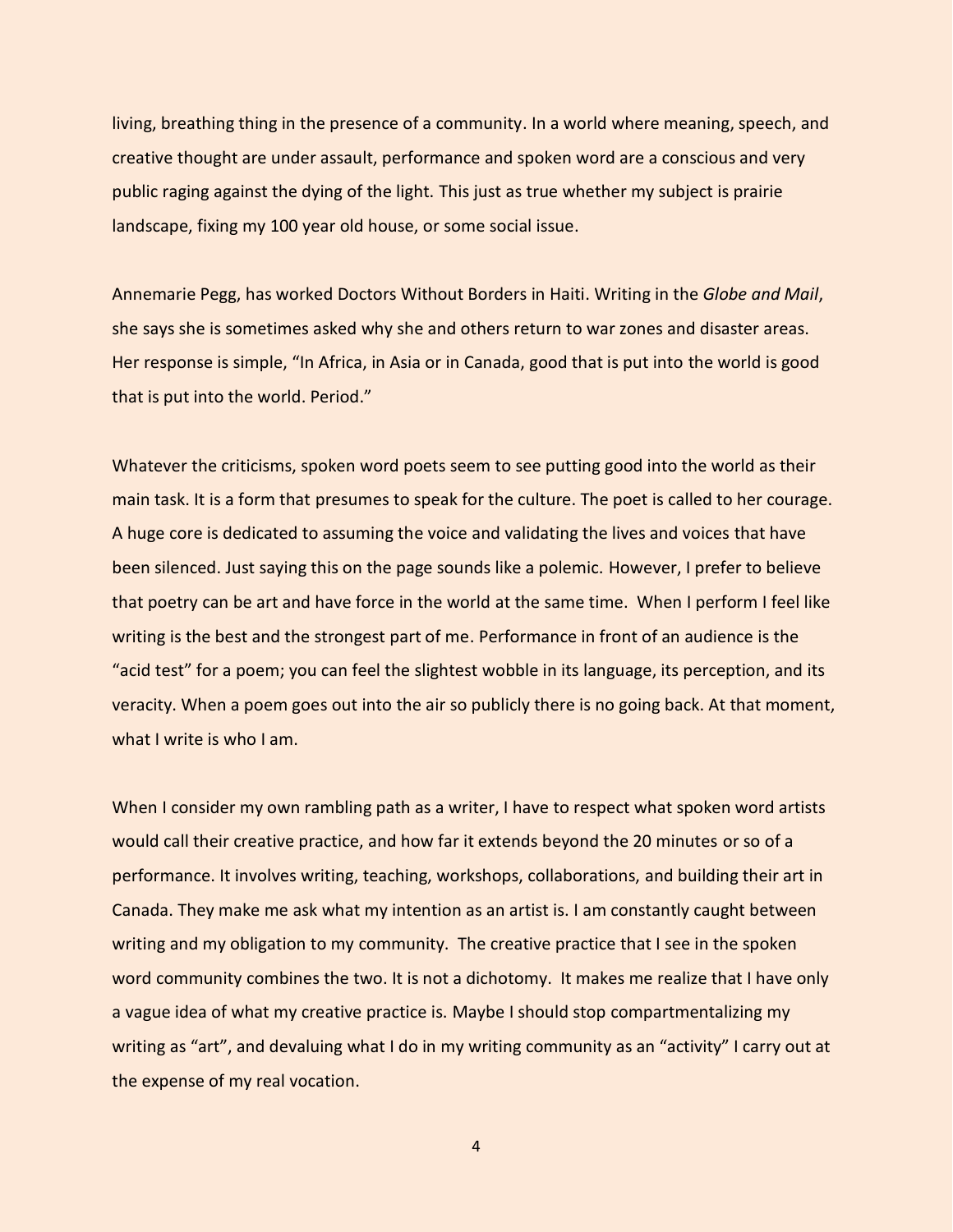#### *Voice and Craft*

In the body poetic, persona is the muscle but voice is the nerve that carries the message. "Of all the intangibles of good writing, voice is probably the most transcendental."<sup>1</sup> Voice is not simply the language — it is also the subtext of everything the poet or character knows or does not know, her emotional intelligence, perceptions, and the back-story of all the experience that brought her to this point. As humans we share a deep, phenomenological knowledge of our interior lives that allows us to imagine the experience of others, no matter how remote it may be from our own, precisely because we *are* human. This is where empathy comes from; it's also the source of our ability to recognize the truth in a poem or character. If spoken word is about anything, it's about voice.

If I had one wish, it would be that more people would get to see first-rate spoken word artists in full flow at one of Canada's many spoken word festivals. This is not an uncritical endorsement, but there is simply no doubt about the quality and power of the art at these kinds of events. A few years ago, the spoken word artists I know in Regina were just starting on their path. They were struggling with the same issues of form, craft and finding their voice that all poets must come to terms with. They worked to get better and eventually succeeded in pushing through personal expression into art. Still, the whole ethic of the spoken word and slam says that personal expression is essential and gives it a place on-stage. Despite this open door approach, or maybe because of it, the venues in Regina have given rise to at least a dozen bona fide spoken word artists I can think of. They are teaching themselves in exactly the same way the rest of the Saskatchewan writing community has – by bringing in some of the best spoken word artists in the country to teach and perform.

Remi Kanazi, a Palestinian-American poet and activist based in New York, says that his poetry has to work on the page as well as in performance. Some poets, like Edmonton's outgoing poet laureate, Mary Pinkoski move from spoken word to the page. Halifax, Calgary, Edmonton,

<sup>1</sup> Louis Menand, *Best American Essays 2004*, Introduction, Houghton Mifflin Harcourt, USA, 2004.